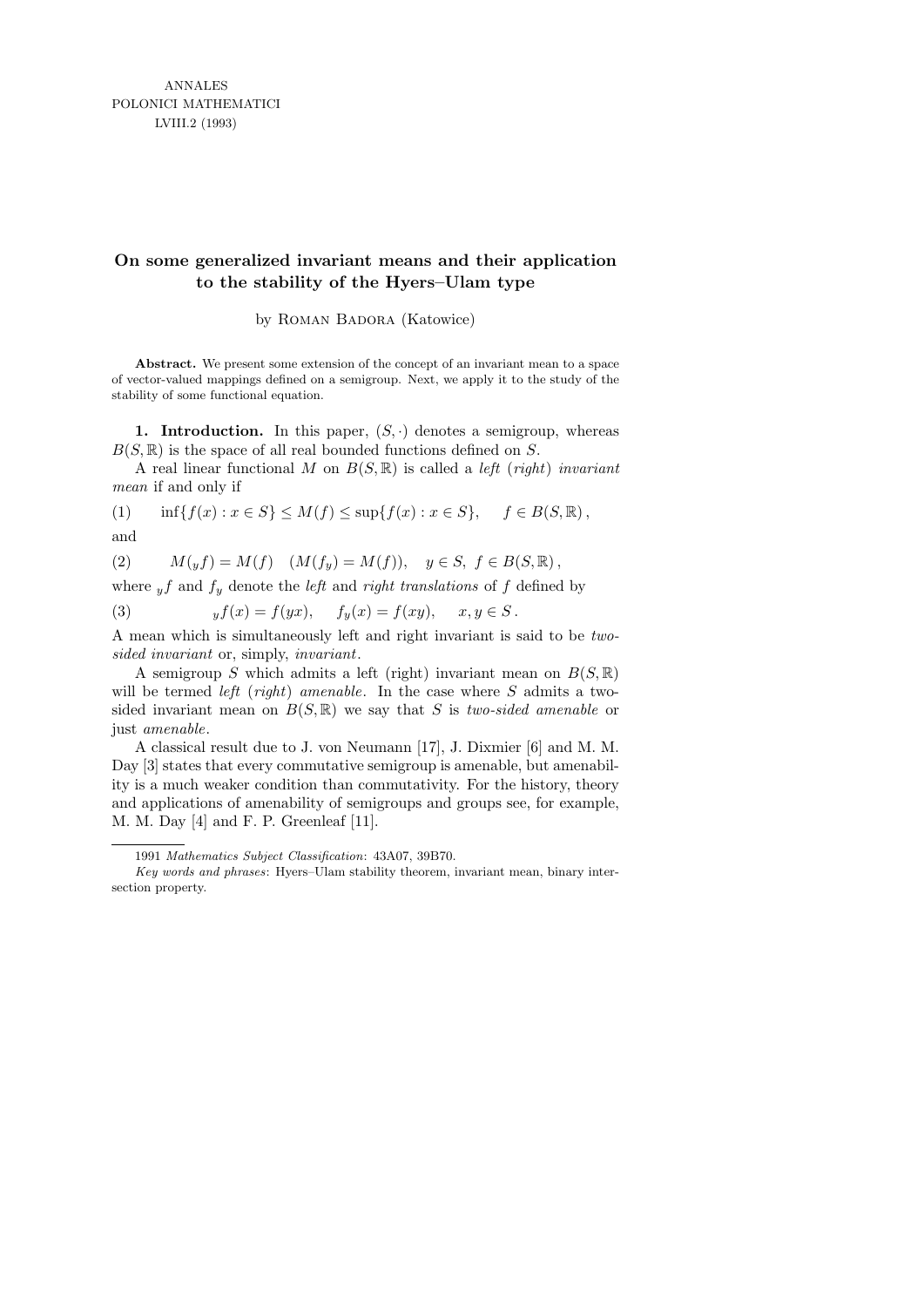A collection  $\mathcal C$  of sets is said to have the binary intersection property (see L. Nachbin [16] and M. M. Day [5]) if and only if every subcollection of  $\mathcal{C}$ , any two members of which intersect, has a non-empty intersection.

The family of all non-empty compact intervals in  $\mathbb R$  has the binary intersection property. Furthermore, a normed space is said to have the binary intersection property if and only if the family of its closed balls has this property.

In the present paper we extend the concept of an invariant mean to some spaces of bounded vector-valued functions defined on a semigroup S. Z. Gajda in [9] proposed some extension of this type for the space of functions with values in a semi-reflexive space. We consider, in particular, the spaces of functions with values in spaces which have the binary intersection property.

The space of all bounded real functions on some set A with the supremum norm has the binary intersection property. Obviously, this space is not semireflexive.

In the second part of this paper we present some applications of our results to an extension of the Hyers-Ulam stability theorem for homomorphisms.

2. Generalized invariant means. Now we establish a generalization of the classical Hahn–Banach theorem.

THEOREM 1. Let X and Y be two real linear spaces and let  $\mathcal C$  be a translation invariant family of subsets of Y having the binary intersection property. Assume that  $F: X \to \mathcal{C}$  satisfies

(4) 
$$
F(x + y) \subseteq F(x) + F(y), \quad x, y \in X,
$$

and

(5) 
$$
F(tx) = tF(x), \quad x \in X, t \in \mathbb{R} \setminus \{0\}.
$$

Next, let  $X_0$  be a linear subspace of X and let  $L_0: X_0 \to Y$  be a linear operator such that  $L_0(x) \in F(x)$  for all  $x \in X_0$ . Then there exists a linear operator  $L: X \to Y$  which is an extension of  $L_0$  and  $L(x) \in F(x)$  for all  $x \in X$ .

This type of generalization of the Hahn–Banach theorem was considered by W. Smajdor. We omit the proof, because it is much the same as the proof of Theorem 1 in Z. Gajda, W. Smajdor and A. Smajdor [10].

We apply this theorem to the proof of some generalization of J. Dixmier's theorem (see E. Hewitt and K. A. Ross [12], Theorem 17.4). To begin with we introduce the necessary notation and terminology.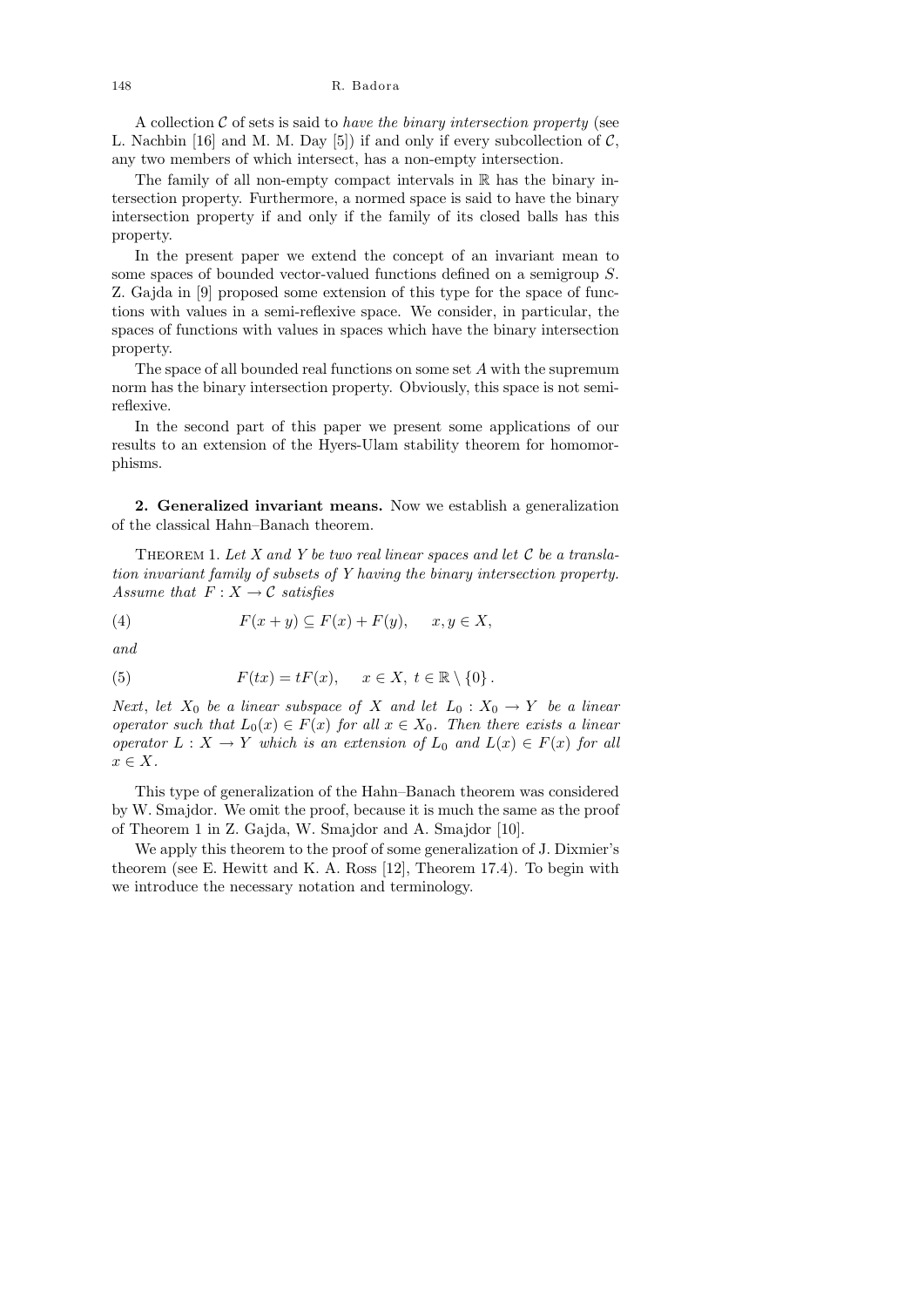DEFINITION 1. Let  $\mathcal F$  be a non-void subset of the space  $Y^S$  of all functions from a semigroup S to a set Y. We say that F is left (right) invariant if and only if  $f \in \mathcal{F}$  and  $y \in S$  imply that  $y f \in \mathcal{F}$   $(f_y \in \mathcal{F})$ .

DEFINITION 2. Let  $\mathcal F$  be a left (right) invariant linear space of functions mapping a semigroup S into a linear space Y. Let  $\mathcal C$  be a family of subsets of Y and let  $F : \mathcal{F} \to \mathcal{C}$ . Then a linear operator  $M : \mathcal{F} \to Y$  will be called a left (right) invariant F-mean if and only if

(6) 
$$
M(f) \in F(f), \quad f \in \mathcal{F},
$$

and

(7) 
$$
M(yf) = M(f) \quad (M(f_y) = M(f)), \quad y \in S, \ f \in \mathcal{F}.
$$

Further, for  $\mathcal F$  as in the above definition we denote by  $\mathcal F_l$  ( $\mathcal F_r$ ) the family of all functions  $h: S \to Y$  of the form

(8) 
$$
h = \sum_{k=1}^{n} (f_k - y_k f_k) \quad \left( h = \sum_{k=1}^{n} (f_k - (f_k) y_k) \right),
$$

where  $f_k \in \mathcal{F}$  and  $y_k \in S$  for  $k = 1, \ldots, n$ .

Now, the theorem of J. Dixmier can be reformulated in the following way:

THEOREM 2. Let  $F$  be a left (right) invariant linear space of functions defined on a semigroup  $S$  with values in a real linear space Y. Let  $C$  be a translation invariant family of subsets of Y having the binary intersection property and let  $F : \mathcal{F} \to \mathcal{C}$  satisfy

(9) 
$$
F(f+g) \subseteq F(f) + F(g), \quad f, g \in \mathcal{F},
$$

and

(10) 
$$
F(tf) = tF(f), \ f \in \mathcal{F}, \quad t \in \mathbb{R} \setminus \{0\}.
$$

Then there exists a left (right) invariant F-mean on  $\mathcal F$  if and only if

$$
(11) \t\t 0 \in F(h)
$$

for all functions h from the family  $\mathcal{F}_l$  ( $\mathcal{F}_r$ ).

The above result yields a generalizaton of J. Dixmier's theorem which we obtain by taking for  $C$  the family of all non-empty compact convex subsets of  $\mathbb R$  and putting

$$
F(f) = \left[\inf_{x \in S} f(x), \sup_{x \in S} f(x)\right], \quad f \in \mathcal{F},
$$

where  $\mathcal F$  is a left (right) invariant linear subspace of the space of all bounded real functions on S.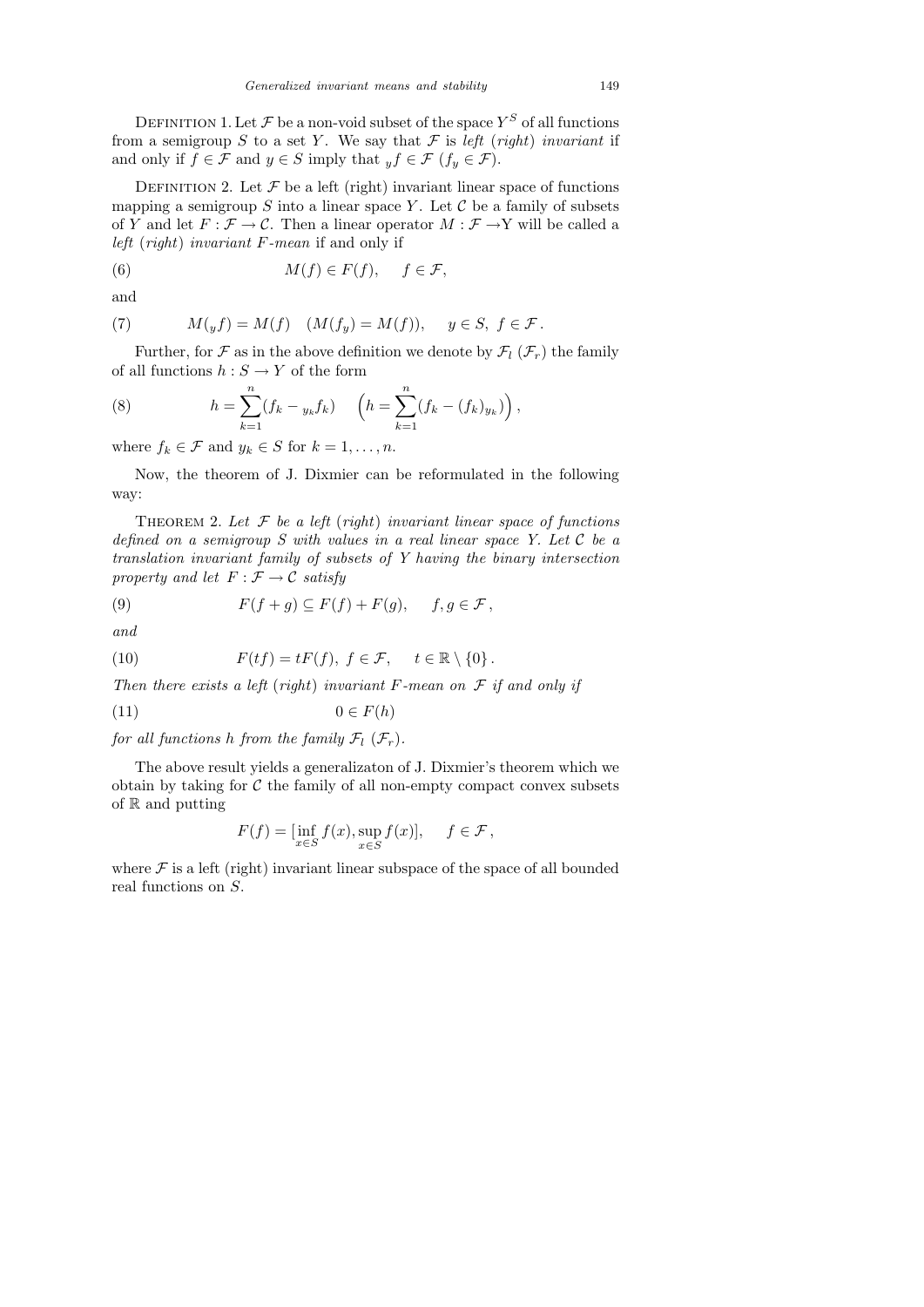Proof of Theorem 2. Let  $M$  be a left invariant  $F$ -mean on the space F and fix  $h = \sum_{k=1}^{n} (f_k - g_k f_k)$  with  $f_k \in \mathcal{F}$  and  $y_k \in S$   $(k = 1, ..., n)$ . Then

$$
M(h) = M\left(\sum_{k=1}^{n} (f_k - y_k f_k)\right) = \sum_{k=1}^{n} (M(f_k) - M(f_k)) = 0
$$

and so  $0 = M(h) \in F(h)$ .

Conversely, if  $0 \in F(h)$  for each  $h \in \mathcal{F}_l$ , then let  $M_0 : \mathcal{F}_l \to Y$  be the zero operator. Since  $M_0(h) \in F(h)$  for  $h \in \mathcal{F}_l$ , Theorem 1 implies that there exists a linear operator  $M:\mathcal{F}\rightarrow Y$  such that

$$
M(f) \in F(f)
$$
,  $f \in \mathcal{F}$ , and  $M(h) = M_0(h) = 0$ ,  $h \in \mathcal{F}_l$ .

Then  $M$  is a left invariant  $F$ -mean.

The proof of the "right invariant" version is analogous.

Let  $Y$  be a linear topological space. A subset  $A$  of  $Y$  is called bounded if and only if it is absorbed by any neighbourhood of zero in the topology of Y . The space of all bounded functions (i.e. those with bounded image) from a semigroup S into Y will be denoted by  $B(S, Y)$ .

THEOREM 3. Let  $(S, \cdot)$  be a left (right) amenable semigroup and let Y be a real locally convex space. Let  $\mathcal F$  be a left (right) invariant linear subspace of  $B(S, Y)$ . Let C be a translation invariant collection of closed convex sets in Y having the binary intersection property. Assume that the map  $F : \mathcal{F} \to \mathcal{C}$ satisfies (9), (10) and

(12) 
$$
h(S) \subseteq F(h), \quad h \in \mathcal{F}_l \ (h \in \mathcal{F}_r).
$$

Then there exists a left (right) invariant F-mean on the space  $\mathcal{F}.$ 

P r o o f. We restrict ourselves to the "left invariant" version.

Clearly, by Theorem 2 it is enough to show that  $0 \in F(h)$  for every  $h \in \mathcal{F}_l$ . Suppose that there exists an  $h \in \mathcal{F}_l$  such that

$$
(13) \t 0 \notin F(h),
$$

and let  $h = \sum_{k=1}^{n} (f_k - y_k f_k)$ , for some  $f_k \in \mathcal{F}$  and  $y_k \in S$   $(k = 1, ..., n)$ . Applying to the sets  $\{0\}$  and  $F(h)$  the separation theorem in a locally convex space (see e.g. M. M. Day [5], Theorem 5, p. 24) we obtain the existence of a continuous linear functional  $L$  on  $Y$  such that

(14) 
$$
0 = L(0) > \sup_{y \in F(h)} L(y).
$$

For  $k = 1, ..., n$  let us define bounded real functions  $f_k$  on S by

$$
\widetilde{f}_k(x) = L(f_k(x)), \quad x \in S,
$$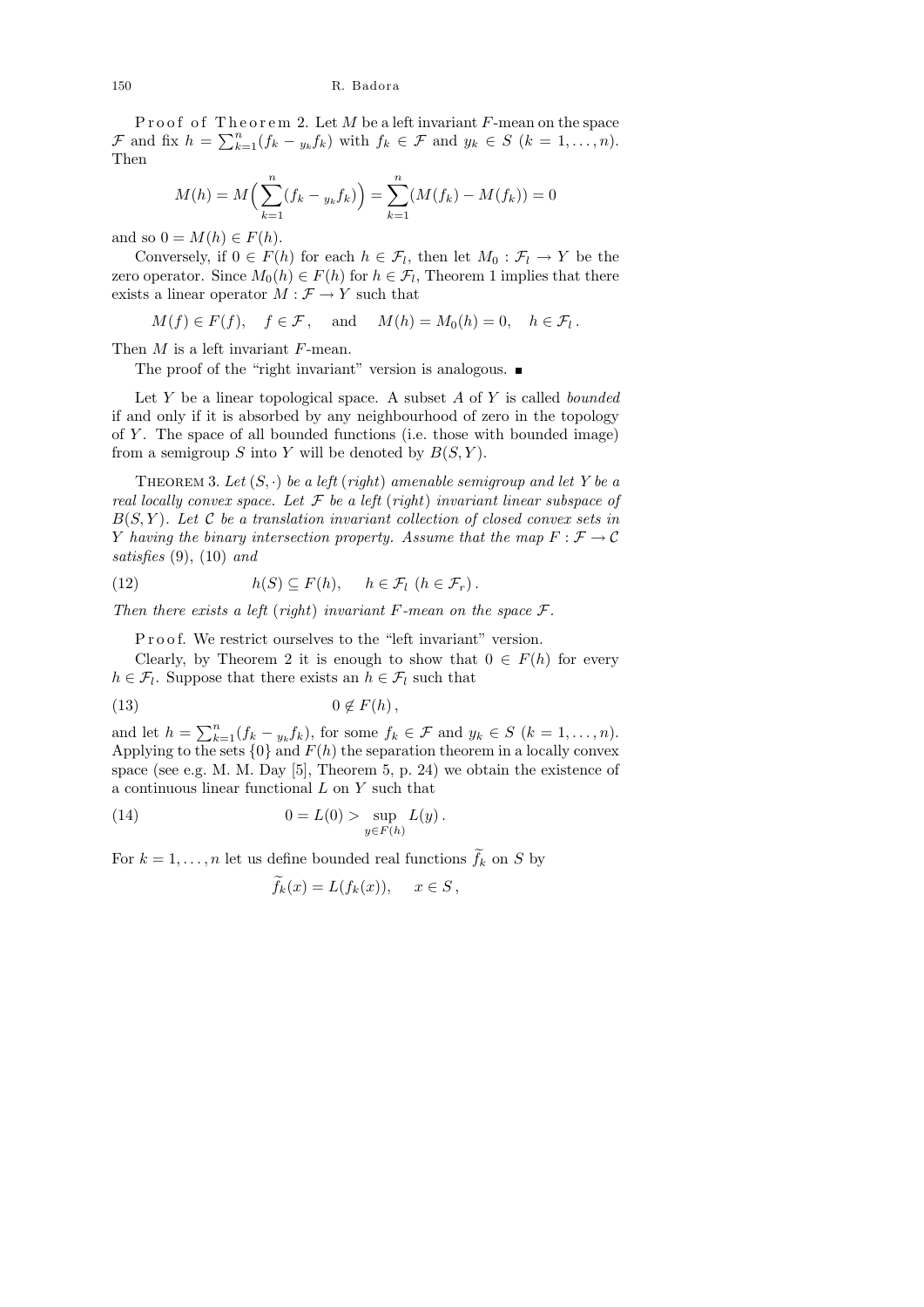$$
0 = M\left(\sum_{k=1}^{n} (\widetilde{f}_k - y_k \widetilde{f}_k)\right) \le \sup_{x \in S} \sum_{k=1}^{n} (\widetilde{f}_k(x) - y_k \widetilde{f}_k(x))
$$

and, on the other hand,

$$
\sup_{x \in S} \sum_{k=1}^{n} (\widetilde{f}_k(x) - y_k \widetilde{f}_k(x)) = \sup_{x \in S} \sum_{k=1}^{n} (L(f_k(x)) - L(y_k f_k(x)))
$$
  
= 
$$
\sup_{x \in S} L(h(x)) = \sup_{y \in h(S)} L(y) \le \sup_{y \in F(h)} L(y) < 0,
$$

which is impossible. Therefore, condition  $(11)$  is satisfied.

The utility of Theorem 3 depends on the existence of non-trivial examples of families  $\mathcal C$  and maps  $F$ . In the present note we concentrate our attention on the space of all bounded functions defined on a semigroup S and taking values in a normed space Y which has the binary intersection property.

We start with the following lemmas:

LEMMA 1. If the family  $C$  has the binary intersection property, then the family  $\tilde{C}$  of all non-empty intersections of subfamilies of C also has the binary intersection property.

P r o o f. Let  $\widetilde{\mathcal{C}}_1 = \{A_q : q \in Q\}$  be a subfamily of  $\widetilde{\mathcal{C}}$  any two members of which intersect. Then for each  $q \in Q$  we have

$$
A_q = \bigcap \{ B_i^q : i \in I_q \}
$$

for some subfamily  $\{B_i^q\}$  $i_i^q : i \in I_q$  of C and any two members of the family  $\mathcal{C}_1 = \{B_i^q\}$  $i : i \in I_q, q \in Q$  intersect. Since C has the binary intersection property,  $C_1$  has non-empty intersection. Therefore, the intersection of  $C_1$ , which coincides with the intersection of  $C_1$ , is non-empty.

The following lemma is some version of the results obtained by K. Nikodem in [18] and by Z. Gajda, W. Smajdor and A. Smajdor in [10].

LEMMA 2. Let  $C$  be a translation invariant family of subsets of the linear space Y having the binary intersection property. Suppose that  $\mathcal C$  is also invariant with respect to symmetry about zero. If  $\{A_i : i \in I\}$  and  $\{B_q : q \in Q\}$ are two subfamilies of  $C$  such that

$$
\bigcap \{A_i : i \in I\} \neq \emptyset \quad and \quad \bigcap \{B_q : q \in Q\} \neq \emptyset,
$$

then

$$
\bigcap \{A_i + B_q : i \in I, \ q \in Q\} = \bigcap \{A_i : i \in I\} + \bigcap \{B_q : q \in Q\}.
$$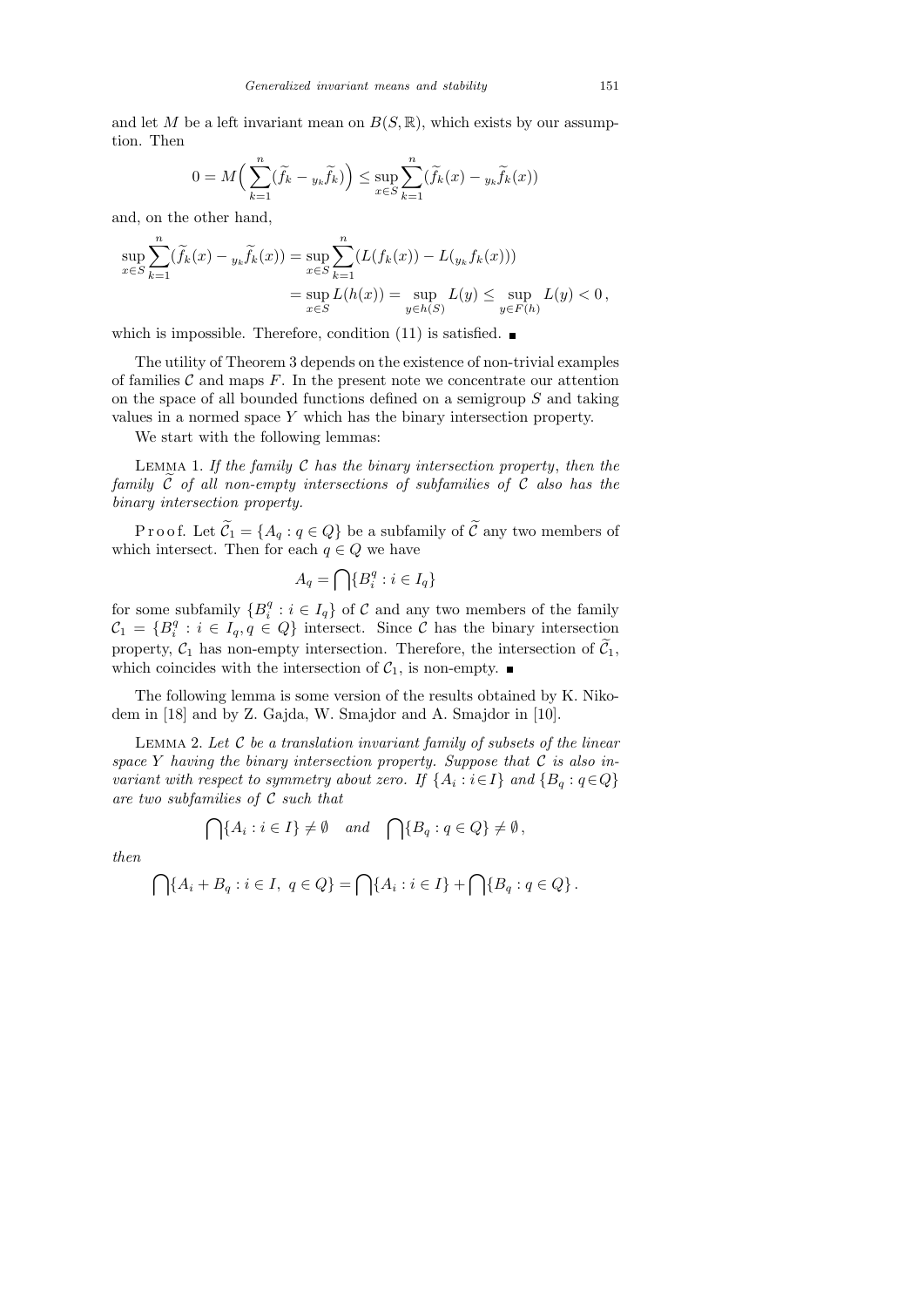P r o o f. The inclusion  $\supseteq$  is obvious. To prove the inverse inclusion it is enough to show that

$$
\bigcap \{U_i+W:i\in I\}\subseteq \bigcap \{U_i:i\in I\}+W
$$

for  $\{U_i : i \in I\} \subseteq \mathcal{C}$  such that  $\bigcap \{U_i : i \in I\} \neq \emptyset$  and  $W \in \mathcal{C}$ , where  $\mathcal{C}$ denotes the family of all non-empty intersections of subfamilies of  $C$ .

Take  $v \in \bigcap \{U_i + W : i \in I\}$ . Then for each  $i \in I$  there exist  $u_i \in U_i$  and  $w_i \in W$  such that  $v = u_i + w_i$ . Hence  $U_i \cap (v - W) \neq \emptyset$  for all  $i \in I$ . Since  $\{U_i : i \in I\} \cup \{v - W\}$  is a subfamily of C having the binary intersection property and any two members of this subfamily intersect, we have

$$
\bigcap \{U_i : i \in I\} \cap (v - W) \neq \emptyset.
$$

Let  $u \in \bigcap \{U_i : i \in I\} \cap (v - W)$ . Then

$$
v = u + (v - u) \in \bigcap \{U_i : i \in I\} + W.
$$

Now, let  $(S, \cdot)$  be a semigroup and let  $(Y, \|\cdot\|)$  be a normed space which has the binary intersection property. Under these assumptions we will prove the following auxiliary result.

LEMMA 3. Let  $C_b$  be the family of all non-empty intersections of closed balls in Y. Then the map  $F_b : B(S, Y) \to C_b$  defined by

$$
F_b(f) = \bigcap \{ B : B \text{ is a closed ball in } Y \text{ and } f(S) \subseteq B \}, \quad f \in B(S, Y),
$$

satisfies conditions (9), (10) and (12).

In the proof we will use the following fact:

Remark 1. Let  $(Y, \|\cdot\|)$  be a normed space. Then for every  $y, \tilde{y} \in Y$ and  $r, \widetilde{r} > 0$ , one has

$$
b(y,r) + b(\widetilde{y},\widetilde{r}) = b(y+\widetilde{y},r+\widetilde{r}),
$$

where  $b(y, r)$  denotes the closed ball in Y with centre at y and radius r.

P r o o f. The inclusion  $\subseteq$  is immediate. To prove the inverse inclusion, fix  $z \in b(y + \widetilde{y}, r + \widetilde{r})$ . Then  $z = u + v$ , where

$$
u = \frac{r}{r + \widetilde{r}}(z - y - \widetilde{y}) + y \quad \text{and} \quad v = \frac{\widetilde{r}}{r + \widetilde{r}}(z - y - \widetilde{y}) + \widetilde{y}.
$$

Moreover,

$$
||u - y|| = \frac{r}{r + \widetilde{r}} ||z - y - \widetilde{y}|| \le r
$$

and

$$
||v - \widetilde{y}|| = \frac{\widetilde{r}}{r + \widetilde{r}} ||z - y - \widetilde{y}|| \leq \widetilde{r}.
$$

Therefore,  $z \in b(y, r) + b(\tilde{y}, \tilde{r})$ .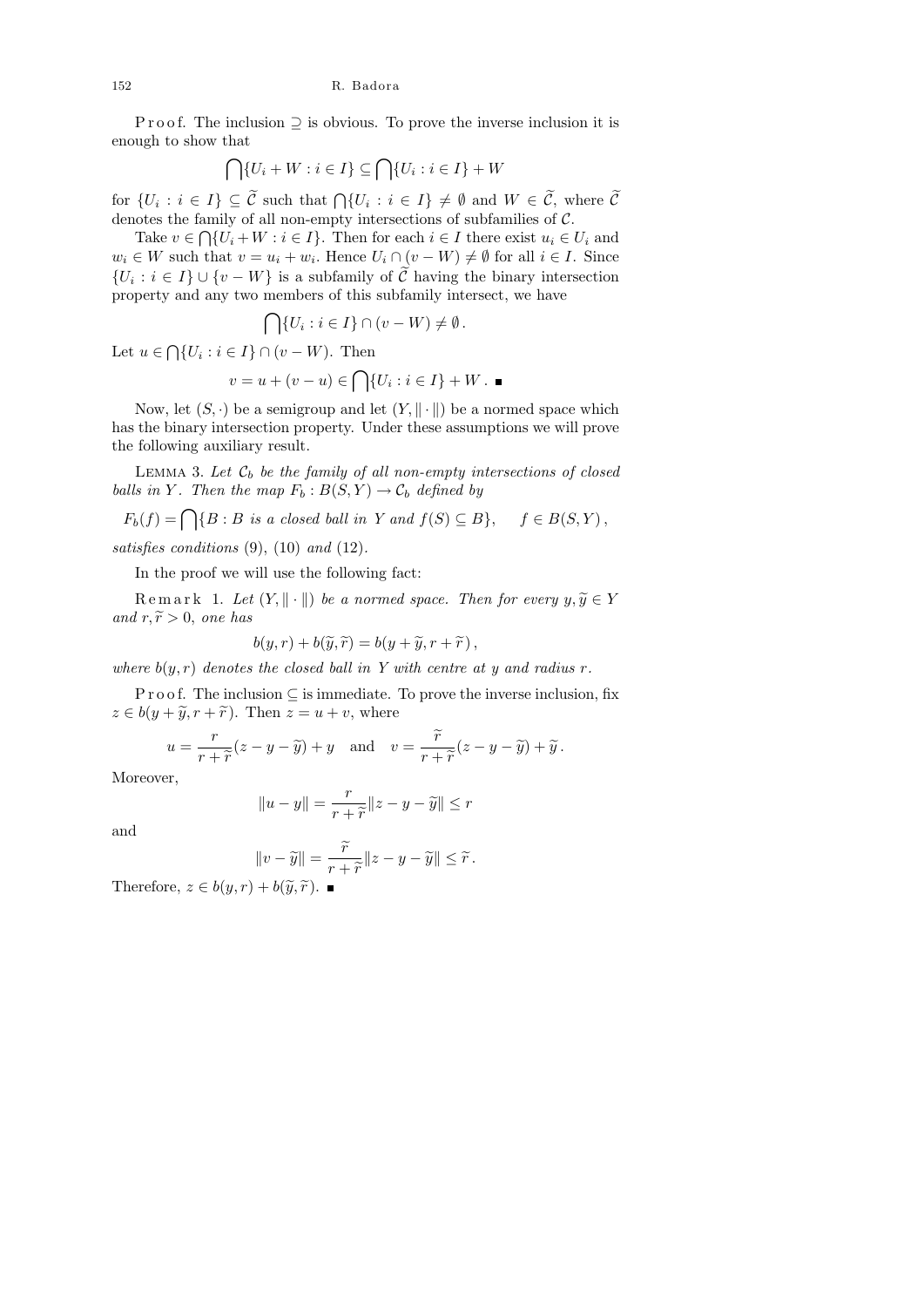P r o o f o f L e m m a 3. Fix  $f, g \in B(S, Y)$ . Then for any closed balls B and  $\widetilde{B}$  such that  $f(S) \subseteq B$  and  $g(S) \subseteq \widetilde{B}$  we have

$$
(f+g)(S) \subseteq f(S) + g(S) \subseteq B + B
$$

and  $B + \widetilde{B}$  is a closed ball in Y. Hence,

$$
F_b(f+g)\subseteq B+\tilde{B}.
$$

By Lemma 2 this implies (9).

To prove (10) we fix  $f \in B(S, Y)$  and  $t \in \mathbb{R} \setminus \{0\}$ . Then

$$
tF_b(f) = t \bigcap \{ B : B \text{ is a closed ball in } Y \text{ and } f(S) \subseteq B \}
$$
  
= 
$$
\bigcap \{ tB : B \text{ is a closed ball in } Y \text{ and } f(S) \subseteq t^{-1}tB \}
$$
  
= 
$$
\bigcap \{ B : B \text{ is a closed ball in } Y \text{ and } tf(S) \subseteq B \} = F_b(tf).
$$

Evidently, the map  $F_b$  also satisfies (12).

From Theorem 3 we obtain:

THEOREM 4. Let  $(S, \cdot)$  be a left (right) amenable semigroup and let  $(Y, \|\cdot\|)$  be a real normed space having the binary intersection property. Then there exists a linear operator  $M : B(S, Y) \to Y$  such that

(15) 
$$
M(f) \in b(f), \quad f \in B(S, Y),
$$

and

(16) 
$$
M(yf) = M(f) \quad (M(f_y) = M(f)), \quad f \in B(S, Y), \ y \in S,
$$

where  $b(f)$  denotes the intersection of all closed balls in Y including  $f(S)$ .

**3. An application.** In what follows we assume that  $(S, \cdot)$  is a semigroup and  $(Y, \| \cdot \|)$  is a real normed space. A function  $f : S \to Y$  is said to be additive provided it satisfies the Cauchy functional equation

(17) 
$$
f(xy) = f(x) + f(y), \quad x, y \in S.
$$

Further,  $f : S \to Y$  is called *approximately additive* if and only if there is an  $\varepsilon \geq 0$  such that

(18) 
$$
||f(xy) - f(x) - f(y)|| \le \varepsilon
$$

for all  $x, y \in S$ . For  $f : S \to Y$  and x and y in S the difference

$$
(19) \t\t f(xy) - f(x) - f(y)
$$

is called the *Cauchy difference* and denoted by  $C_{(x,y)}f$ .

S. M. Ulam [22] raised the following problem. Suppose that a function f from a Banach space  $X$  into another Banach space  $Y$  satisfies (18). Does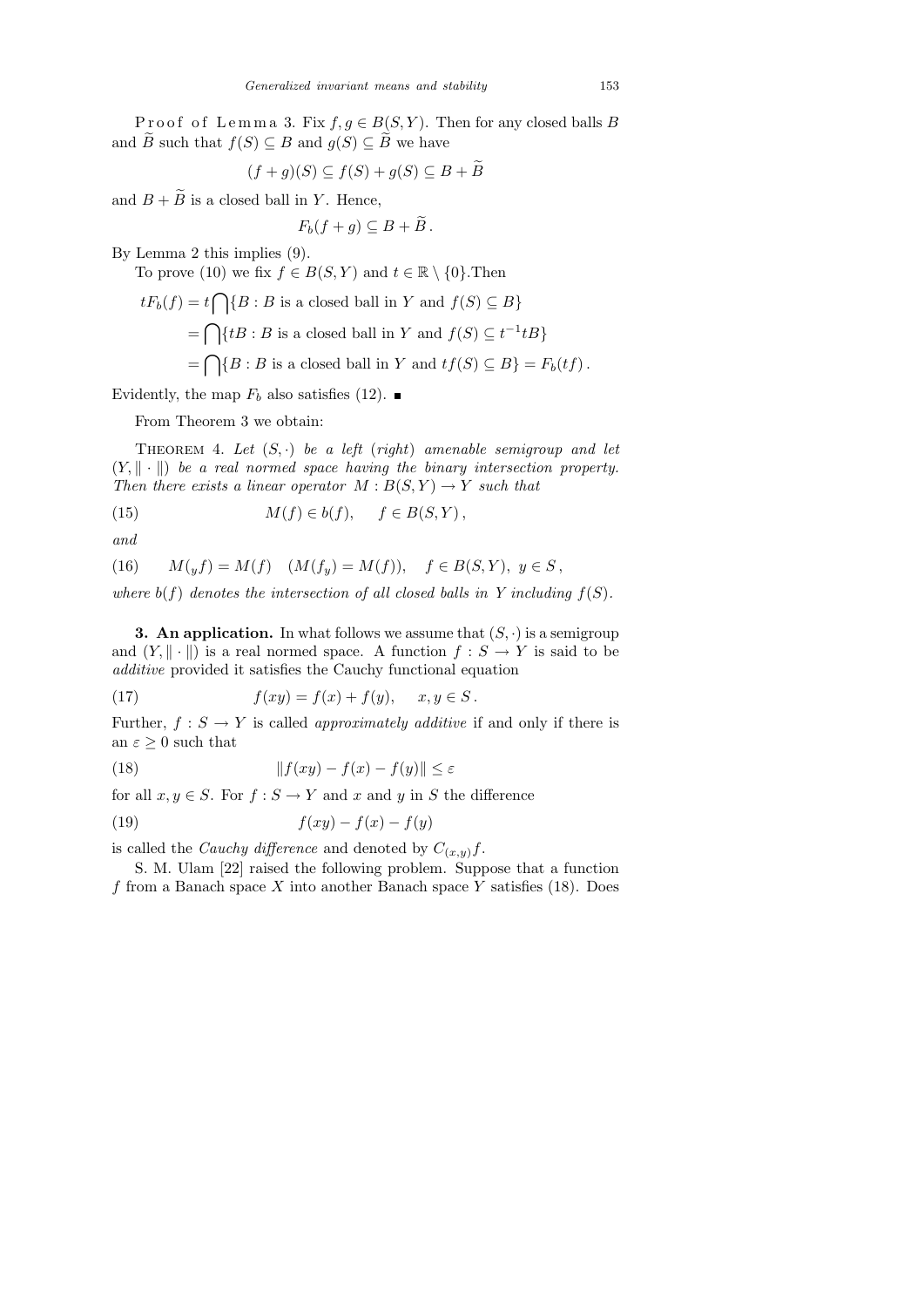there exist an additive function  $a: X \to Y$  and  $a k > 0$  such that

$$
||f(x) - a(x)|| \le k\varepsilon, \quad x \in X?
$$

A solution to this problem (with  $k = 1$ ) was given in 1941 by D. H. Hyers [13]. Later his result was carried over to a higher level of abstraction by J. Rätz  $[19]$  and Z. Moszner  $[15]$ . For our discussion the main motivation is a result of L. Székelyhidi (see [20] and [21]) who pointed out that the classical Hyers theorem holds true for functions mapping an amenable semigroup into a reflexive space.

With the aid of Theorem 4, using the method of the proof of Székelyhidi's theorem, one may prove the following

THEOREM 5. Let  $(S, \cdot)$  be a left (right) amenable semigroup and let  $(Y, \| \cdot \|)$  be a real normed space having the binary intersection property. If  $f : S \to Y$  satisfies (18) for some  $\varepsilon \geq 0$ , then there exists a unique additive function  $a: S \to Y$  such that

$$
||f(x) - a(x)|| \le \varepsilon, \quad x \in S.
$$

As a consequence we get the completeness of any real normed space having the binary intersection property. In fact, this is an immediate conclusion from Theorem 5 and a result of G. L. Forti and J. Schwaiger (see [7], Theorem 7).

M. A. Albert and J. A. Baker in [1] proved that if  $(S, +)$  is a commutative semigroup and a mapping F from the Cartesian product  $S<sup>n</sup>$  ( $n \in \mathbb{N}$ ) into some Banach space Y has bounded Cauchy difference with respect to each variable separately, then there exists an *n*-additive function  $A: S^n \to Y$ such that  $F - A$  is bounded.

Now we consider another problem of this type, which was suggested to me by Zbigniew Gajda. Let  $(S, \cdot)$  and  $(S, \cdot)$  be semigroups, let Y be a real linear space and let  $H : S \times \widetilde{S} \to Y$ . Given  $x, y \in S$  and  $u, v \in \widetilde{S}$  we consider the Cauchy difference operators  $C^1_{(x,y)}$  and  $C^2_{(u,v)}$  acting on H regarded as a function of the first or the second variable, respectively. We will study the stability and solutions of the functional equation

(20) 
$$
C_{(u,v)}^2 C_{(x,y)}^1 H = 0
$$

for all  $x, y \in S$  and  $u, v \in \widetilde{S}$ , i.e.

$$
H(xy, uv) - H(x, uv) - H(y, uv)
$$
  
- 
$$
H(xy, u) + H(x, u) + H(y, u)
$$
  
- 
$$
H(xy, v) + H(x, v) + H(y, v) = 0
$$

for all  $x, y \in S$  and  $u, v \in \widetilde{S}$ .

It is easy to check that if  $A,B:S\times \widetilde{S}\rightarrow Y$  are such that  $A(\cdot,u):S\rightarrow Y$ is additive for any fixed  $u \in \widetilde{S}$  and  $B(x, \cdot) : \widetilde{S} \to Y$  is additive for any fixed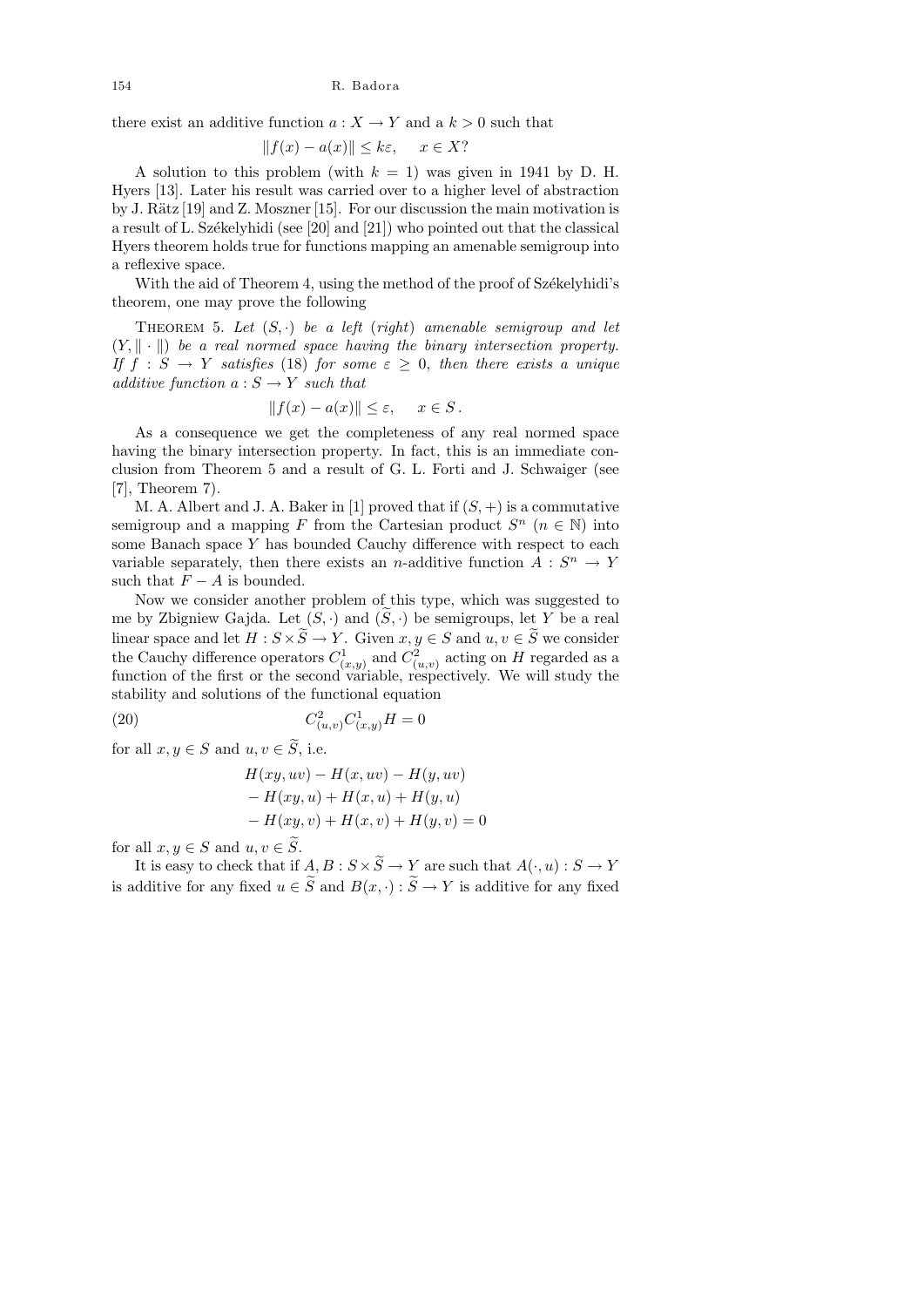$x \in S$ , then  $H : S \times \widetilde{S} \to Y$  defined by

$$
(21) \t\t\t H = A + B
$$

satisfies equation (20). Therefore, our study is similar to that of Z. Gajda in [8] (for polynomial functions).

THEOREM 6. Let  $(S, \cdot)$  and  $(\widetilde{S}, \cdot)$  be left (right) amenable semigroups, let  $(Y, \|\cdot\|)$  be a real normed space having the binary intersection property and let  $\varepsilon > 0$ . Assume that  $F : S \times \widetilde{S} \to Y$  satisfies

(22) 
$$
\|C_{(u,v)}^2 C_{(x,y)}^1 F\| \le \varepsilon
$$

for all  $x, y \in S$  and  $u, v \in \widetilde{S}$ . Then there exists a unique map  $H : S \times \widetilde{S} \to Y$ of the form (21) which satisfies equation (20) and such that

(23) 
$$
||F(x, u) - H(x, u)|| \le \varepsilon
$$

for all  $x \in S$  and all  $u \in \widetilde{S}$ .

P r o o f. We only prove the "left version".

Condition  $(22)$  implies that the mapping g defined by

(24) 
$$
S \times S \ni (x, y) \mapsto F(xy, \cdot) - F(x, \cdot) - F(y, \cdot)
$$

assumes values in the space  $AA(\widetilde{S}, Y)$  of all functions from  $\widetilde{S}$  into Y which have bounded Cauchy difference.

If  $f \in AA(\widetilde{S}, Y)$  then there exists a constant  $k \geq 0$  such that

$$
||C_{(u,v)}f|| = ||f(uv) - f(u) - f(v)|| \le k
$$

for all  $u, v \in \tilde{S}$ . Therefore, from Theorem 5 it follows that there exists a unique additive function  $a_f : \widetilde{S} \to Y$  such that the map  $r_f = f - a_f$  is bounded (by  $k$ ) on  $\tilde{S}$ .

Let  $A(\widetilde{S}, Y)$  denote the linear subspace of  $AA(\widetilde{S}, Y)$  consisting of all additive functions and let  $\widetilde{Y}$  stand for the quotient space  $AA(\widetilde{S}, Y)/A(\widetilde{S}, Y)$ . Every element of  $\widetilde{Y}$  can be uniquely represented in the form  $r + A(\widetilde{S}, Y)$ , where  $r \in AA(\widetilde{S}, Y)$  is bounded, i.e.  $r \in B(\widetilde{S}, Y)$ .

We define a norm on  $\widetilde{Y}$  by

(25) 
$$
||r + A(\widetilde{S}, Y)|| = \sup{||r(u)|| : u \in \widetilde{S}\}
$$

for all  $r \in B(\widetilde{S}, Y)$ .

Since the space  $Y$  has the binary intersection property it is evident that so do  $B(\widetilde{S}, Y)$  and  $\widetilde{Y}$ . Moreover, for any  $f \in AA(\widetilde{S}, Y)$  the norm of  $f +$  $A(\widetilde{S}, Y)$  in  $\widetilde{Y}$  is not larger than the constant which bounds the Cauchy difference of  $f$ .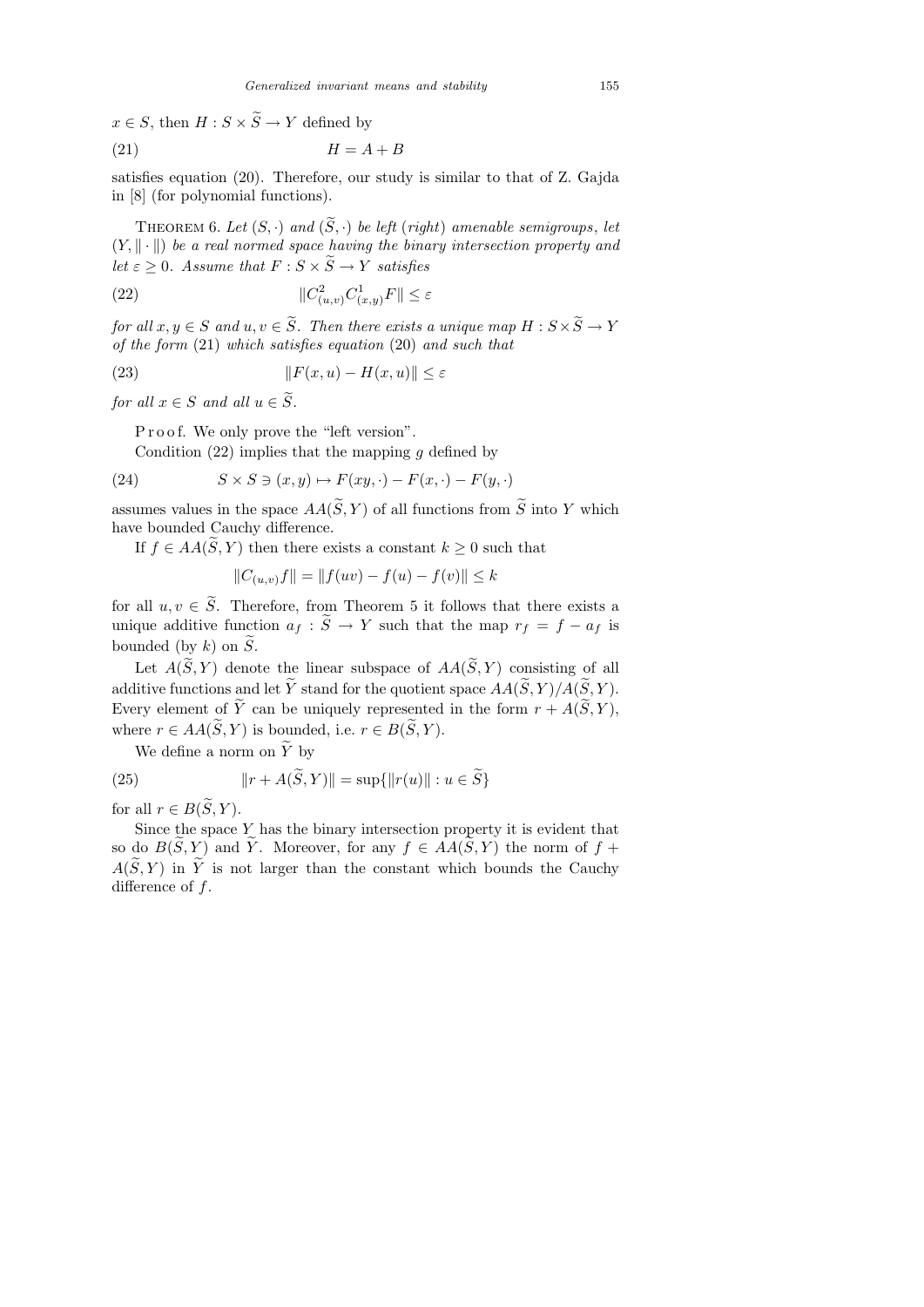Theorem 4 implies that there exists a linear operator  $M: B(S,\widetilde Y)\rightarrow \widetilde Y$ such that

(26) 
$$
M(g) \in b(g), \quad g \in B(S, \widetilde{Y}),
$$

and

(27) 
$$
M(zg) = M(g), \quad z \in S, g \in B(S, \widetilde{Y}).
$$

Now we return to the map q defined by (24). Fix  $x \in S$ . Then the mapping  $G(x, \cdot) : S \to \widetilde{Y}$  defined by

$$
G(x, y) = g(x, y) + A(\widetilde{S}, Y), \quad y \in S,
$$

is bounded (in norm) by  $\varepsilon$ , i.e.  $G(x, \cdot) \in B(S, \tilde{Y})$  for each  $x \in S$ . Let

$$
h(x) = M_y(G(x, y)), \quad x \in S,
$$

where the subscript  $y$  indicates that  $M$  is applied to a function of the variable y. Then for any  $x \in S$ ,

$$
h(x) \in b_{\widetilde{Y}}(0, \varepsilon),
$$

where  $b_{\widetilde{Y}}(0,\varepsilon)$  denotes the closed ball in  $(Y, \|\cdot\|)$  with centre at zero and radius  $\varepsilon$  (if  $\varepsilon = 0$  then we put  $b_{\widetilde{Y}}(0,0) = \{0\}$ ). radius  $\varepsilon$  (if  $\varepsilon = 0$  then we put  $b_{\widetilde{\mathbf{v}}}(0,0) = \{0\}$ ).

 $\frac{Y}{2}$ Therefore, for each  $x \in S$  there exists a (unique) function  $r(x) : S \to Y$ such that

(28) 
$$
h(x) = r(x) + A(\widetilde{S}, Y)
$$

and

(29) 
$$
||r(x)(u)|| \leq \varepsilon, \quad u \in \widetilde{S}.
$$

Moreover,

(30) 
$$
h(x\tilde{x}) = h(x) + h(\tilde{x}) - G(x, \tilde{x}), \quad x, \tilde{x} \in S.
$$

Indeed, for any  $x, \tilde{x} \in S$ , from the left invariance of M, we get

$$
h(x) + h(\widetilde{x}) - G(x, \widetilde{x}) = M_y(F(xy, \cdot) - F(x, \cdot) - F(y, \cdot) + A(S, Y))
$$
  
+ 
$$
M_y(F(\widetilde{x}y, \cdot) - F(\widetilde{x}, \cdot) - F(y, \cdot) + A(\widetilde{S}, Y))
$$
  
- 
$$
[F(x\widetilde{x}, \cdot) - F(x, \cdot) - F(\widetilde{x}, \cdot) + A(\widetilde{S}, Y)]
$$
  
= 
$$
M_y(F(x\widetilde{x}y, \cdot) - F(x, \cdot) - F(\widetilde{x}y, \cdot) + A(\widetilde{S}, Y))
$$
  
+ 
$$
M_y(F(\widetilde{x}y, \cdot) - F(\widetilde{x}, \cdot) - F(y, \cdot) + A(\widetilde{S}, Y))
$$
  
- 
$$
[F(x\widetilde{x}, \cdot) - F(x, \cdot) - F(\widetilde{x}, \cdot) + A(\widetilde{S}, Y)]
$$
  
= 
$$
M_y(F(x\widetilde{x}y, \cdot) - F(x\widetilde{x}, \cdot) - F(y, \cdot) + A(\widetilde{S}, Y))
$$
  
= 
$$
M_y(G(x\widetilde{x}, y)) = h(x\widetilde{x}).
$$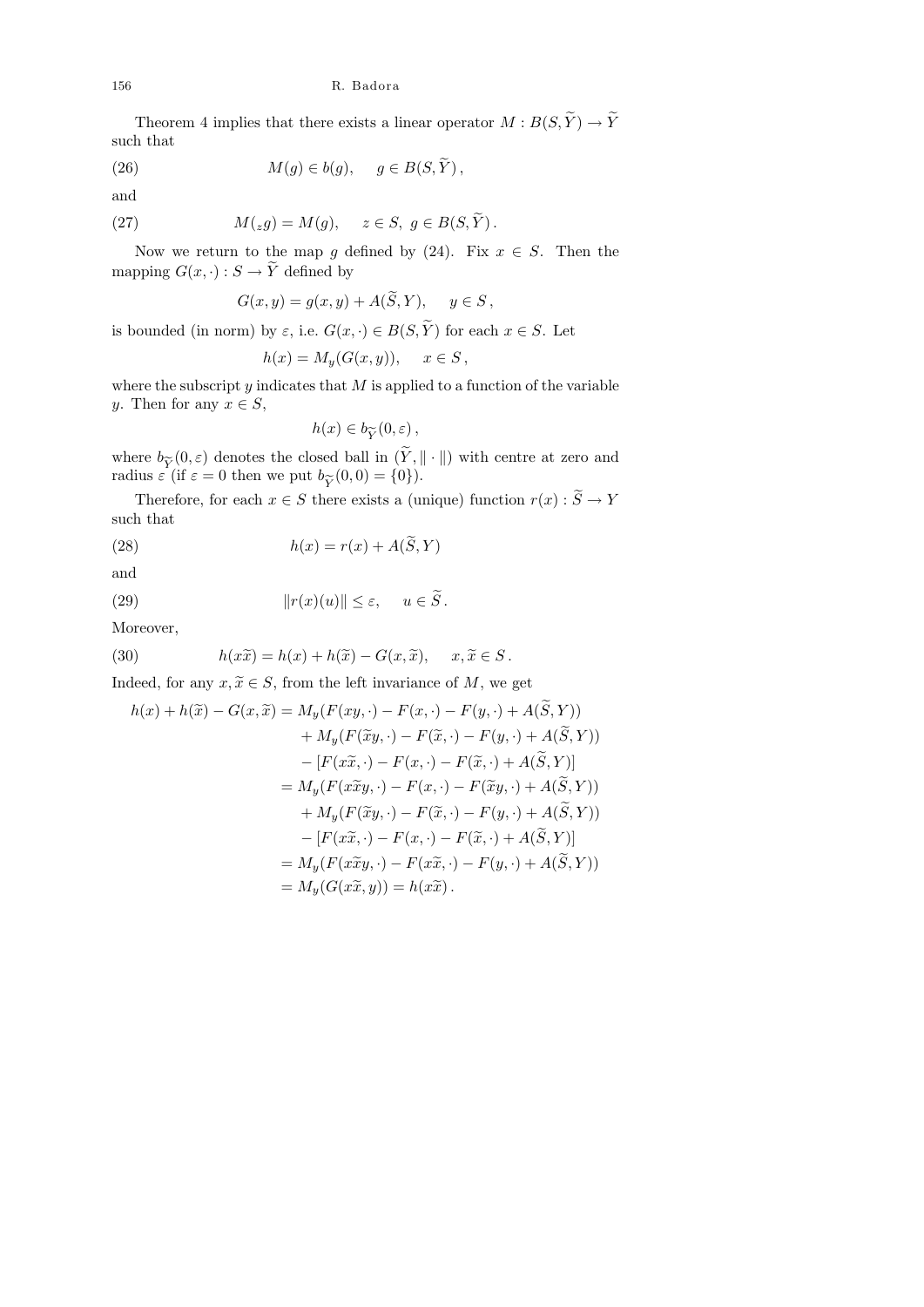This means that

(31) 
$$
F(x\widetilde{x},\cdot) + r(x\widetilde{x}) - F(x,\cdot) - r(x) - F(\widetilde{x},\cdot) - r(\widetilde{x}) \in A(\widetilde{S},Y)
$$

for all  $x, \tilde{x} \in S$ .

Moreover, condition (31) states that the Cauchy difference of the function

$$
S \ni x \mapsto F(x, \cdot) + r(x)
$$

is in the linear subspace  $A(S, Y)$  of  $Y^S$ . Therefore, the theorem of K. Baron [2] (see also Z. Gajda [8], Lemma 1) guarantees the existence of an additive function a from S into  $Y^S$  such that

$$
F(x, \cdot) + r(x) - a(x) \in A(\widetilde{S}, Y), \quad x \in S.
$$

Hence, for every  $x \in S$ , there exists an additive function  $B(x, \cdot) : \widetilde{S} \to Y$ such that

$$
F(x, u) + r(x)(u) - a(x)(u) = B(x, u), \quad u \in S.
$$

Now, let us put

$$
A(x, u) = a(x)(u), \quad x \in S, u \in S.
$$

Then  $A(\cdot, u) : S \to Y$  is additive for each  $u \in \widetilde{S}$  and

$$
F(x, u) - A(x, u) - B(x, u) = -r(x)(u), \quad x \in S, u \in \widetilde{S}.
$$

Therefore, the mapping  $H : S \times \widetilde{S} \to Y$  defined by

$$
H(x, u) = A(x, u) + B(x, u), \quad x \in S, u \in \widetilde{S},
$$

is of the form  $(21)$  and moreover, by  $(29)$ ,

$$
||F(x, u) - H(x, u)|| = ||r(x)(u)|| \le \varepsilon
$$

for all  $x \in S$  and all  $u \in \widetilde{S}$ , which ends the existence part of the proof.

To prove uniqueness, suppose that  $H, \widetilde{H} : S \times \widetilde{S} \to Y$  satisfy equation  $(20)$  and inequality  $(23)$ . Then from  $(20)$ , by induction, we have

$$
H(x^{2^n}, u^{2^n}) = 2^n H(x^{2^n}, u) + 2^n H(x, u^{2^n}) - 4^n H(x, u)
$$

and

$$
\widetilde{H}(x^{2^n}, u^{2^n}) = 2^n \widetilde{H}(x^{2^n}, u) + 2^n \widetilde{H}(x, u^{2^n}) - 4^n \widetilde{H}(x, u)
$$

for all  $x \in S$ ,  $u \in \tilde{S}$ ,  $n \in \mathbb{N}$ . By (23) we get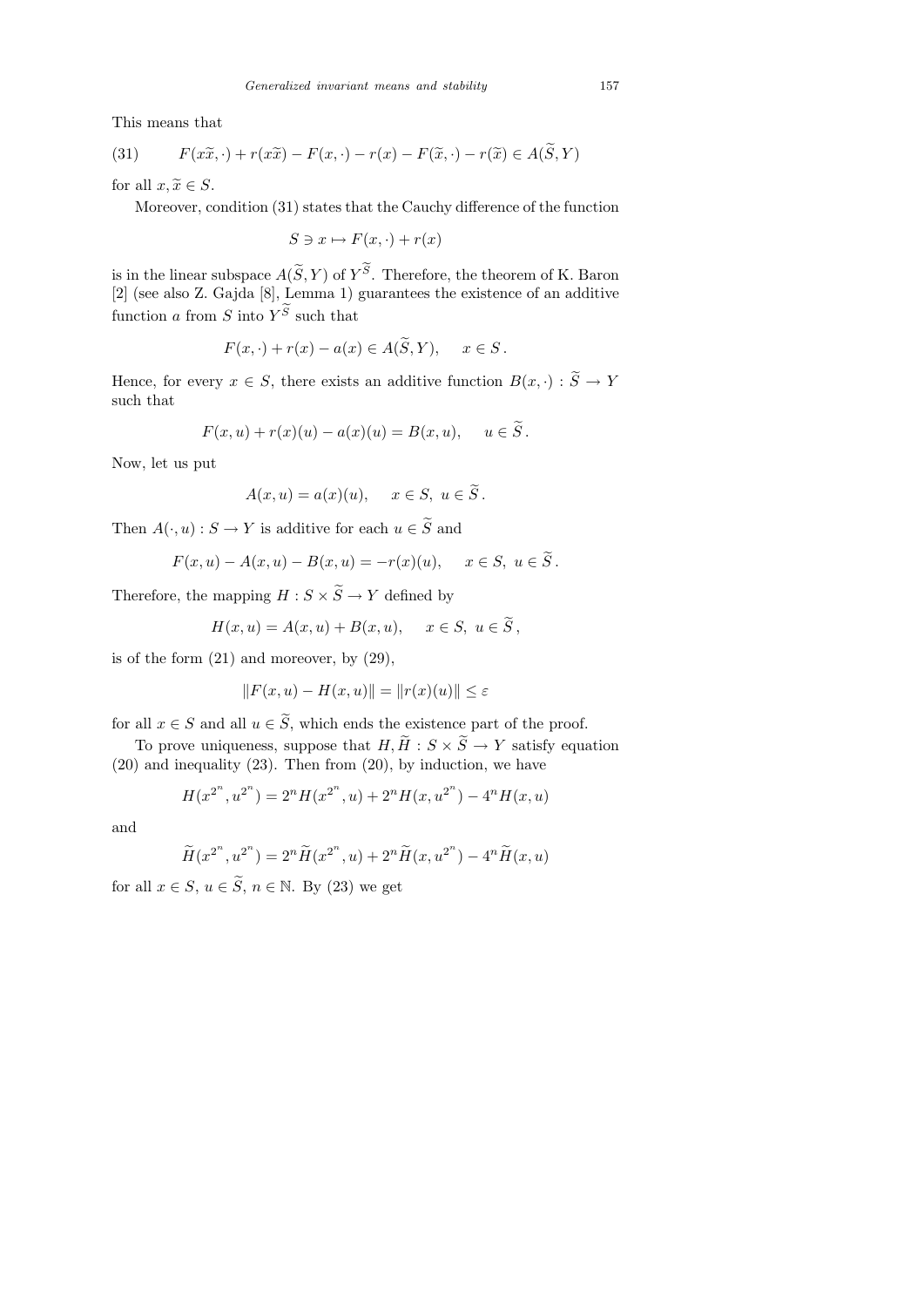$$
||H(x, u) - H(x, u)||
$$
  
\n
$$
= 4^{-n}||H(x^{2^n}, u^{2^n}) - 2^n H(x^{2^n}, u) - 2^n H(x, u^{2^n})
$$
  
\n
$$
- \widetilde{H}(x^{2^n}, u^{2^n}) + 2^n \widetilde{H}(x^{2^n}, u) + 2^n \widetilde{H}(x, u^{2^n})||
$$
  
\n
$$
\leq 4^{-n} \{ ||H(x^{2^n}, u^{2^n}) - F(x^{2^n}, u^{2^n})|| + ||F(x^{2^n}, u^{2^n}) - \widetilde{H}(x^{2^n}, u^{2^n})||
$$
  
\n
$$
+ 2^n ||H(x^{2^n}, u) - F(x^{2^n}, u)|| + 2^n ||F(x^{2^n}, u) - \widetilde{H}(x^{2^n}, u)||
$$
  
\n
$$
+ 2^n ||H(x, u^{2^n}) - F(x, u^{2^n})|| + 2^n ||F(x, u^{2^n}) - \widetilde{H}(x, u^{2^n})|| \}
$$
  
\n
$$
\leq 4^{-n} \{2\varepsilon + 2^n 2\varepsilon + 2^n 2\varepsilon\} \underset{n \to \infty}{\longrightarrow} 0,
$$

which yields  $H = \widetilde{H}$ .

This theorem states that equation (20) is stable on amenable semigroups and moreover (with  $\varepsilon = 0$ ) that any solution of this equation is of the form (21). This leads to the following

THEOREM 7. Let  $(S, \cdot)$  and  $(\widetilde{S}, \cdot)$  be left (right) amenable semigroups, let  $(Y, \|\cdot\|)$  be a real normed space having the binary intersection property and let  $H : S \times \widetilde{S} \to Y$  satisfy equation (20). Then H is of the form (21).

## **References**

- [1] M. A. Albert and J. A. Baker, *Functions with bounded n-th differences*, Ann. Polon. Math. 43 (1983), 93–103.
- [2] K. B a ron, *Functions with differences in subspaces*, in: Proceedings of the 18th International Symposium on Functional Equations, University of Waterloo, Faculty of Mathematics, Waterloo, Ontario, Canada, 1980.
- [3] M. M. D a y, *Amenable semigroups*, Illinois J. Math. 1 (1957), 509–544.
- [4] —, *Fixed point theorem for compact convex sets*, ibid. 5 (1961), 585–590.
- [5] —, *Normed Linear Spaces*, Springer, Berlin 1973.
- [6] J. Dixmier, *Les moyennes invariantes dans les semigroupes et leurs applications*, Acta Sci. Math. (Szeged) 12 (1950), 213–227.
- [7] G. L. Forti and J. Schwaiger, *Stability of homomorphisms and completeness*, C. R. Math. Rep. Acad. Sci. Canada 11 (6) (1989), 215–220.
- [8] Z. Gajda, *A solution to a problem of J. Schwaiger*, Aequationes Math. 32 (1987), 38–44.
- [9] —, *Invariant means and representations of semigroups in the theory of functional equations*, Prace Naukowe Uniwersytetu Śląskiego 1273, Katowice 1992.
- [10] Z. Gajda, W. Smajdor and A. Smajdor, A theorem of the Hahn–Banach type *and its applications*, Ann. Polon. Math. 57 (1992), 243–252.
- [11] F. P. Greenleaf, *Invariant Means on Topological Groups and Their Applications*, Van Nostrand Math. Stud. 16, New York 1969.
- [12] E. Hewitt and K. A. Ross, *Abstract Harmonic Analysis*, Vol. I, Springer, Berlin 1963.